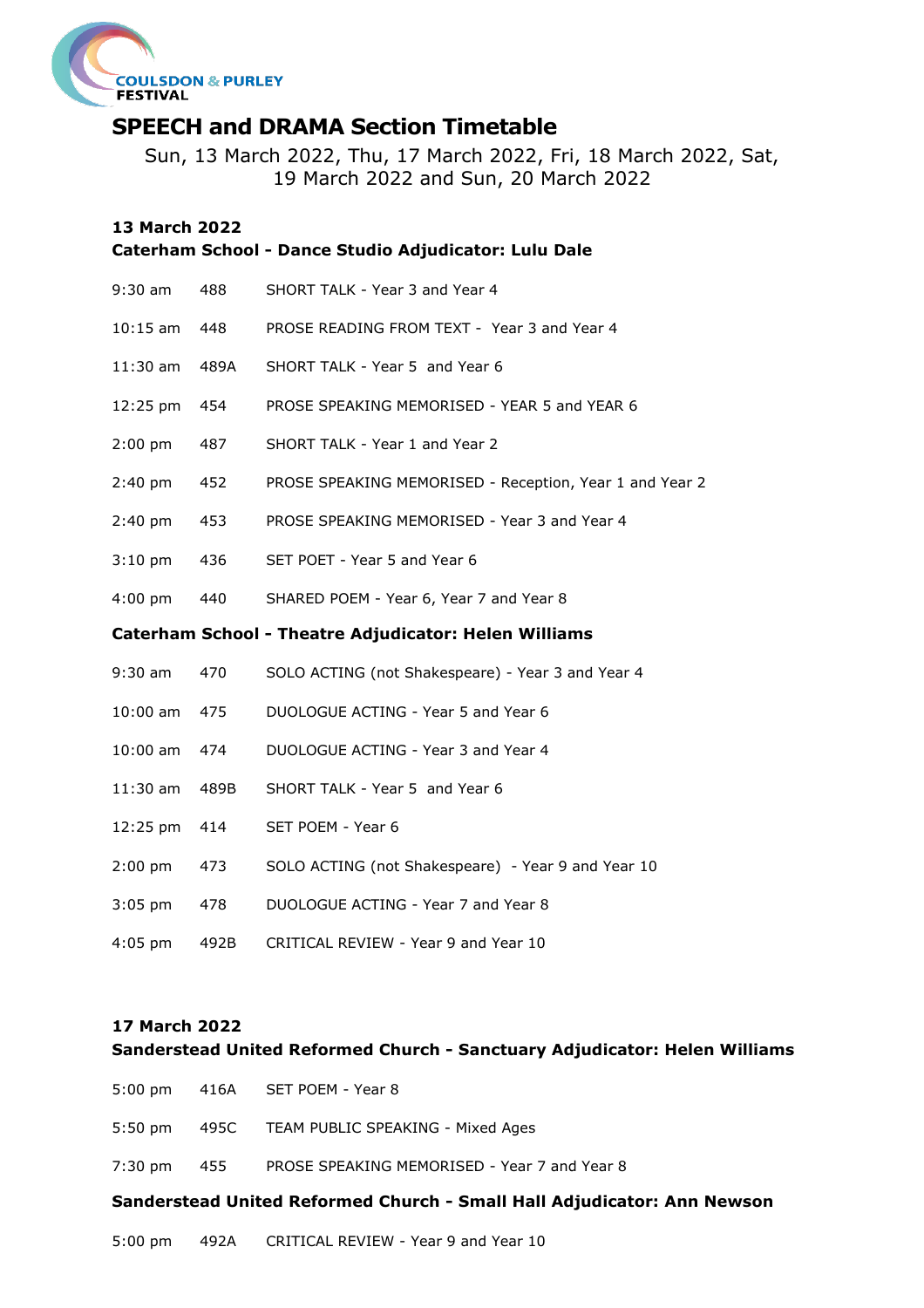5:50 pm 437 SET POET - Year 7 and Year 8

7:10 pm 494C STRUCTURED SPEECH - Year 9 and Year 10

# **18 March 2022 Sanderstead United Reformed Church - Sanctuary Adjudicator: Helen Williams** 5:00 pm 447 PROSE READING FROM TEXT - Reception, Year 1 and Year 2 7:20 pm 415 SET POEM - Year 7 **Sanderstead United Reformed Church - Small Hall Adjudicator: Ann Newson** 5:00 pm 494B STRUCTURED SPEECH - Year 9 and Year 10 6:05 pm 461B CIRCLE SIGHT READING - Year 7 and Year 8 7:15 pm 484 SHAKESPEARE SOLO ACTING - Year 9 and Year 10 7:15 pm 483 SHAKESPEARE SOLO ACTING - Year 6, Year 7 and Year 8 7:15 pm 486 SHAKESPEARE DUOLOGUE ACTING - Year 9 and Year 10

# **19 March 2022 18th Purley Scout HQ - Scout HQ Adjudicator: Julie Collins**

| $9:30 \text{ am}$ 411 |  | SET POEM - Year 3 |  |
|-----------------------|--|-------------------|--|
|-----------------------|--|-------------------|--|

- 10:10 am 409 SET POEM Year 1
- 10:45 am 422 OWN CHOICE POEM Year 3
- 11:40 am 420 OWN CHOICE POEM Year 1
- 1:15 pm 424 OWN CHOICE POEM Year 5
- 2:10 pm 412 SET POEM Year 4
- 2:50 pm 413 SET POEM Year 5
- 3:35 pm 423 OWN CHOICE POEM -Year 4
- 4:15 pm 449 PROSE READING FROM TEXT Year 5 and Year 6
- 5:00 pm 435 SET POET Year 3 and Year 4
- 6:10 pm 461A CIRCLE SIGHT READING Year 7 and Year 8
- 6:50 pm 426 OWN CHOICE POEM -Year 7

## **Sanderstead United Reformed Church - Main Hall Adjudicator: Toni Hassan**

- 9:00 am 425 OWN CHOICE POEM -Year 6
- 9:40 am 481 GROUP ACTING (Not Shakespeare) Year 6 and under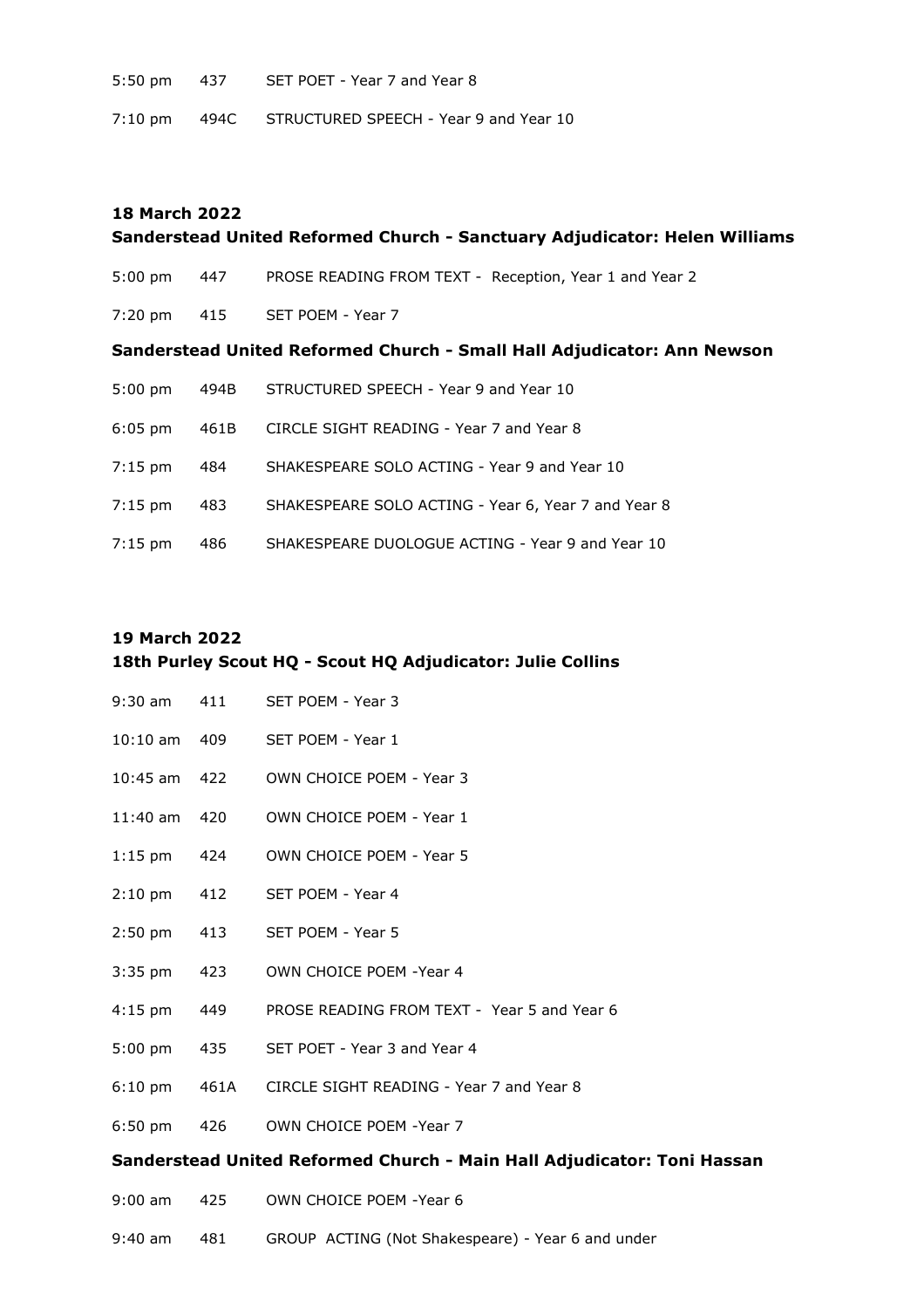- 10:00 am 471 SOLO ACTING (not Shakespeare) Year 5 and Year 6
- 11:00 am 482 GROUP ACTING (not Shakespeare) Year 10 and under 15 years and under
- 12:35 pm 472 SOLO ACTING (not Shakespeare) Year 7 and Year 8

#### **Sanderstead United Reformed Church - Sanctuary Adjudicator: Helen Williams**

- 9:30 am 410 SET POEM Year 2
- 10:30 am 408 SET POEM Reception Class
- 11:20 am 421 OWN CHOICE POEM Year 2
- 12:30 pm 419 OWN CHOICE POEM Reception Class
- 2:05 pm 464 CHORAL SPEAKING Year 6 and under
- 2:40 pm 431 THEME POEM Year 3 and Year 4
- 2:40 pm 432 THEME POEM Year 5 and Year 6
- 3:20 pm 463 CHORAL SPEAKING Year 2 and under
- 4:05 pm 434 SET POET Reception, Year 1 and Year 2
- 4:35 pm 495A TEAM PUBLIC SPEAKING Mixed Ages
- 6:15 pm 493 STRUCTURED SPEECH Year 7, Year 8 and Year 9
- 6:15 pm 494A STRUCTURED SPEECH Year 9 and Year 10

#### **20 March 2022**

## **Shirley High School - Room 2 Adjudicator: Julie Collins**

- 9:30 am 427 OWN CHOICE POEM Year 8 10:20 am 428 OWN CHOICE POEM - Year 9 11:40 am 429 OWN CHOICE POEM -Year 10 1:35 pm 491 CRITICAL REVIEW - Year 7 and Year 8 2:35 pm 456 PROSE SPEAKING MEMORISED - Year 9 and Year 10 4:00 pm 433 THEME POEM - Year 7 and Year 8 4:50 pm 492C CRITICAL REVIEW - Year 9 and Year 10 **Shirley High School - Room1 Adjudicator: Ann Newson** 9:30 am 441 WRITE A POEM - Year 3 and Year 4 9:30 am 443 WRITE A POEM - Year 7 and Year 8 9:30 am 442 WRITE A POEM - Year 5 and Year 6
- 10:25 am 457 PAIRED TELEVISION NEWSREADER YEAR 3, YEAR 4 and YEAR 5
- 11:20 am 459 CIRCLE SIGHT READING Year 3 and Year 4